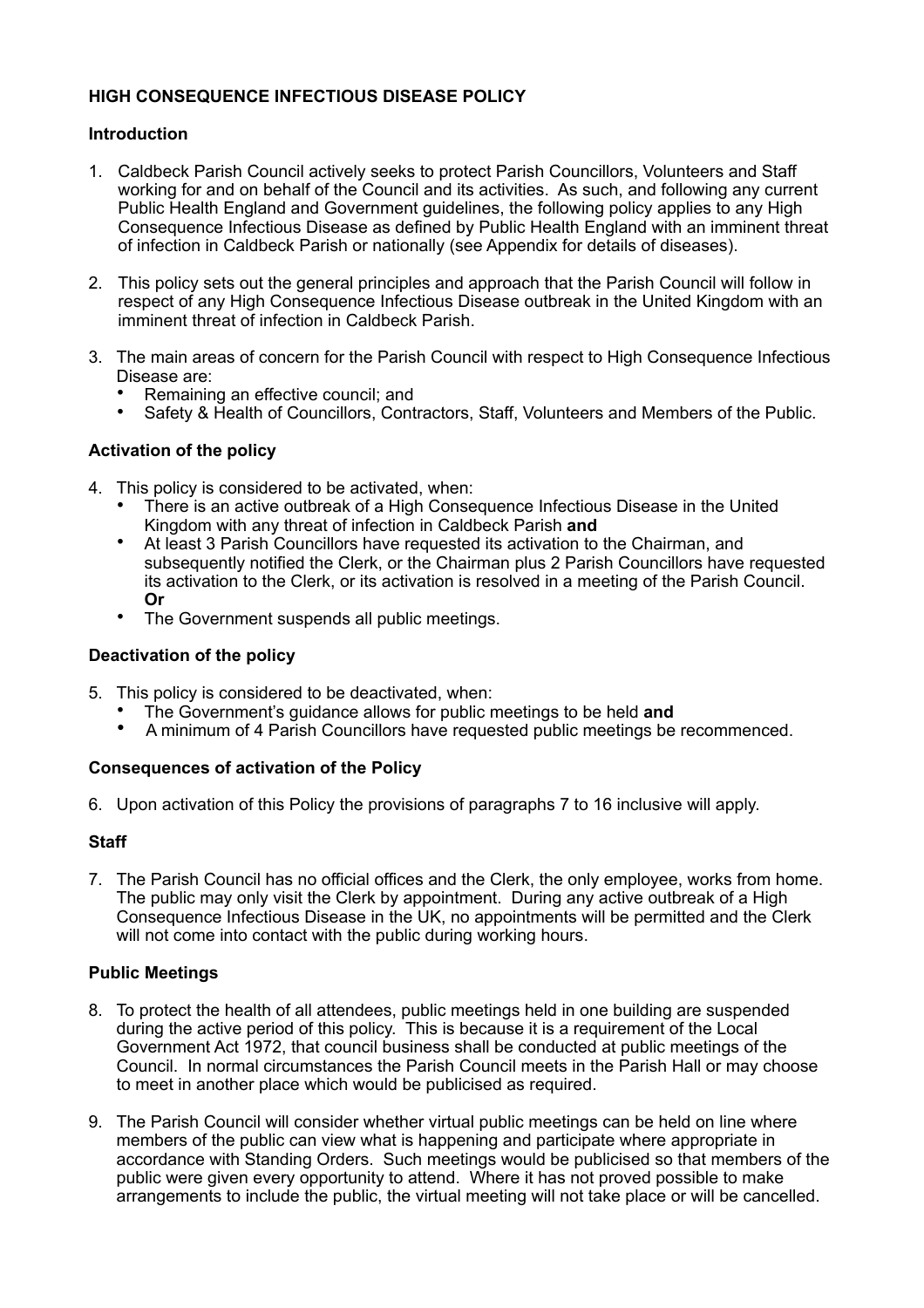10. If a virtual meeting cannot take place or is cancelled then to enable the Parish Council to progress business the Clerk will circulate papers on matters which would otherwise be considered at meetings to all Parish Councillors by email together with recommendations. Following email comments and any discussions, the Clerk will produce a note of actions so as to progress business and that note will be published. All such notes will be reported to the next meeting of the Parish Council.

## **Delegated Authority**

- 11. To allow the Parish Council to continue effective operations, significant use will be made of existing delegations.
- 12. The Clerk will circulate planning applications to all Councillors for comment. If an application is contentious, the Clerk will circulate a draft response to all Councillors prior to submission to the Lake District National Park or Allerdale Borough Council.
- 13. Finance:
	- a) The Parish Council operates on line banking and all payments will continue to require approval by a minimum of 2 Parish Councillors by e-mail prior to payment.
	- b) All payments will be formally authorised by the Parish Council at the next Parish Council meeting.
	- c) Where this policy is activated over the end of the financial year, the Clerk will prepare the end of year accounts in accordance with normal procedures and circulate to all Parish Councillors. On the acceptance of a minimum of 4 Parish Councillors, they will be signed by the Clerk and Chairman for submission to the external and internal auditors. The accounts will be submitted for formal resolution at the next Parish Council meeting.
- 14. Responses to other communications. The Clerk will circulate any communication from any 3<sup>rd</sup> Parties which would normally be presented at a meeting for consideration by the Council. The Clerk will circulate any contentious draft responses to all Parish Councillors for comment prior to responding to the 3rd Party.
- 15. Where this policy is activated during a meeting of the Parish Council, the meeting will be adjourned. The Clerk will endeavour to close out as much of the remaining agenda in accordance with paragraph 11.
- 16. The Clerk will have the powers to progress business pursuant to paragraph 11.

### **Review of the policy**

17. This policy was adopted by the Parish Council by email consensus in March 2020 and the intention is to submit the policy for approval at the next meeting. .